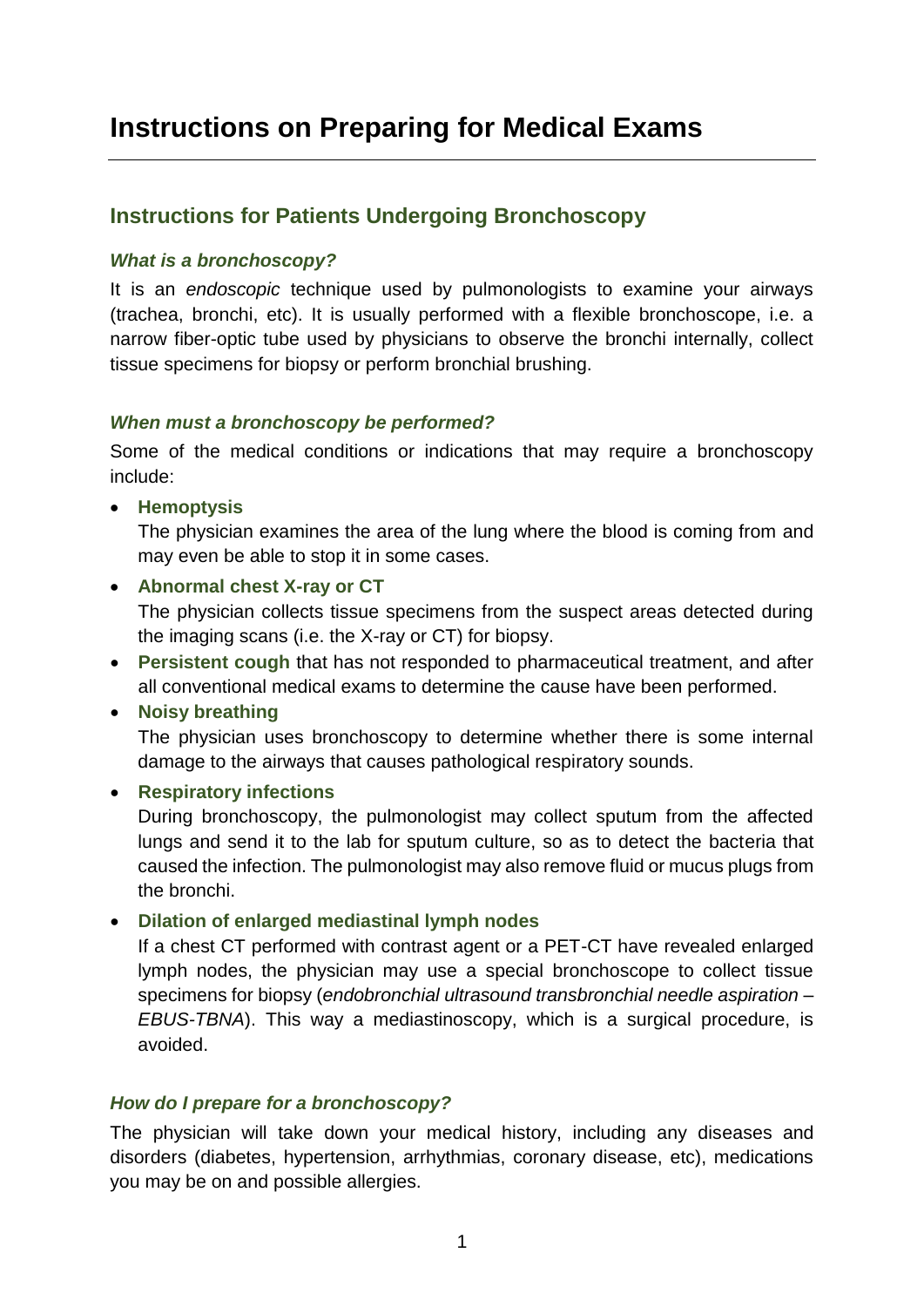*Attention! If you are taking anticoagulants (Aspirin, Salospir, Sintrom, Plavix, Xarelto or any other blood thinners) you must definitely inform your pulmonologist because these medications may prolong bleeding, so it may not be possible to perform the bronchoscopy safely. In this case, you will be given special instructions.*

On the day of the scheduled appointment, you must have *not eaten or drunk anything up to 6 hours before the exam*. You will also be asked to sign a consent form prior to having the bronchoscopy.

### *How is the bronchoscopy performed?*

The exam is performed in a special room of the Hospital's Bronchoscopy Lab. You will lie on an exam table and a nurse will measure you arterial pressure and oxygen saturation. Oxygen will be administered through your nose and a venous catheter will be placed on your arm. Local anesthetic will be used on your mouth and throat so that the bronchoscope may pass through your mouth or nose without causing discomfort. A mild anesthetic (neuroleptanesthesia) that causes sleepiness will be administered intravenously. During your sleep, the pulmonologist will pass the bronchoscope through your airways and take samples from the affected area. With the help of the endobronchial ultrasound, the pulmonologist will also detect any lesions on the bronchial walls (pulmonary or lymph node) and collect specimens for biopsy under ultrasound guidance. The exam runs from 15 to 45 minutes, depending on what needs to be examined. You will then remain in the recovery room until the effects of the anesthesia have worn off.

The majority of patients usually return home after a couple of hours, however, *they are forbidden from driving themselves*. You may eat soft, lukewarm (not hot) food two hours after the exam.

### *What are the possible complications of bronchoscopy?*

Bronchosopy is a safe medical exam with a very small chance of adverse events (approximately 0.9%). On rare occasions, patients may detect a small amount of blood in their saliva, may experience sleepiness or mild irritation in their throat, or may run a fever. On even rarer occasions, air may accumulate in the lungs and ribs (pneumothorax), which may either be absorbed by itself or removed through a special suction device.

The bronchoscopy results are available immediately after the exam and are accompanied by photos depicting the most significant findings. The results from other lab tests on specimens collected during the bronchoscopy (cytology, histopathology, cultures, etc) are usually available in two to three working days.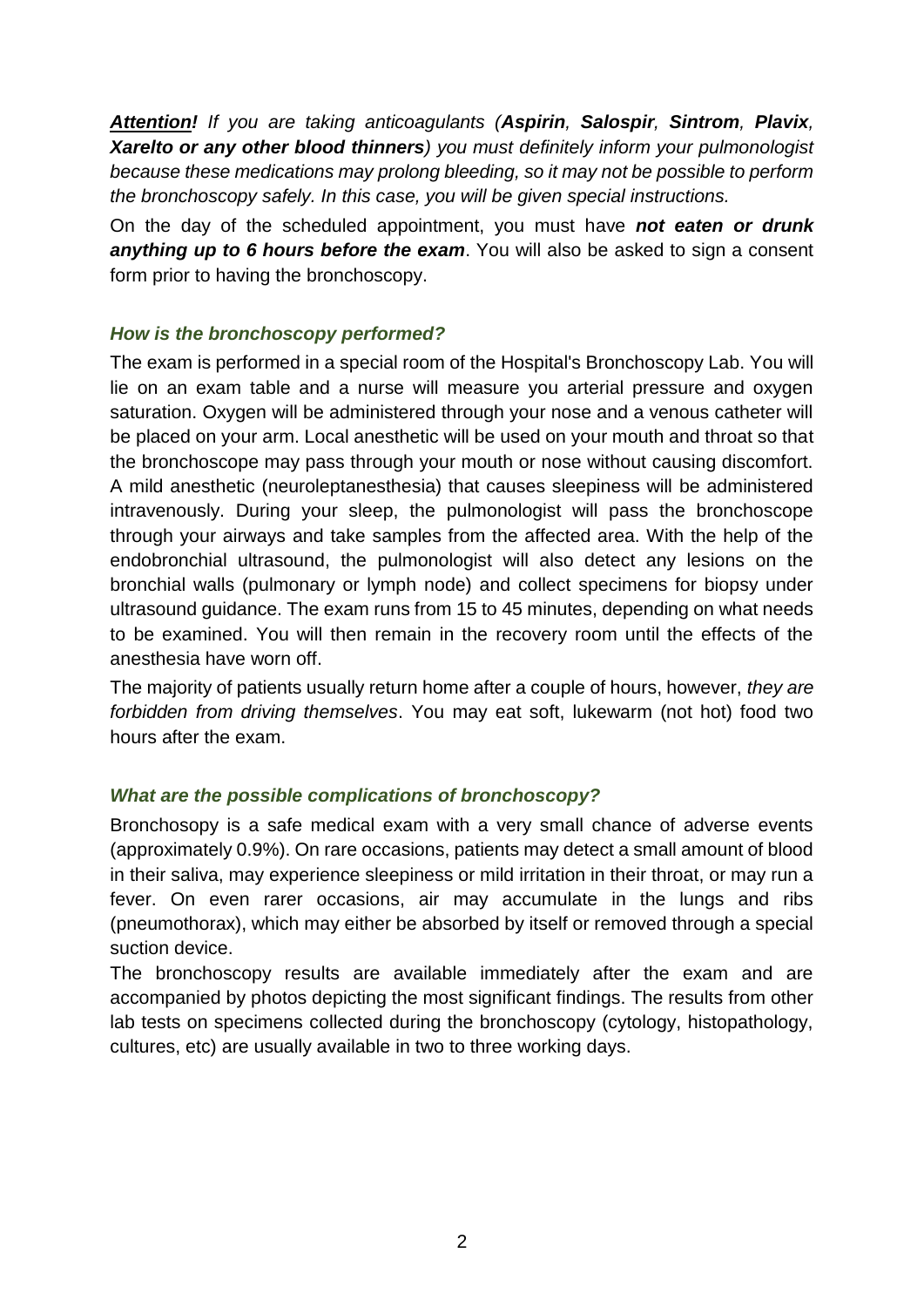## **Instructions for Patients Undergoing Pulmonary Function Tests (Spirometry, Diffusion, Plethysmography, etc)**

Βronchial asthma and chronic obstructive pulmonary disease (COPD) are very common diseases nowadays. They are called obstructive lung diseases because they cause obstruction of the airways. Another significant group of lung diseases are the restrictive ones, as they cause restriction in lung expansion. Pulmonary fibrosis is an example of such a restrictive disease.

Pulmonary function testing is considered pivotal for diagnosing these as well as other diseases. The most frequently performed tests include spirometry, lung diffusing capacity (diffusion) and plethysmography.

These tests are performed easily and patients just need to breathe according to the instructions given by the technician. That is why absolute cooperation between patient and technician is necessary. Tests whereby patients are not in a position to understand and follow the instructions correctly will not produce reliable results.

If you suffer from the following conditions, you must notify the lab physician:

- Pneumothorax (even suspected)
- Recent or unstable cardiovascular disorders (e.g. acute myocardial infarction, pulmonary embolism, severe heart failure)
- Recent thoracic or abdominal injury
- Hemoptysis
- Recent retinal detachment or cataract surgery
- High blood pressure (hypertension)
- Pulmonary emphysema
- Known aortic or cerebral aneurysm
- Any type of myopathy or neuropathy

You may eat a light breakfast and take your usual medications (if you are on medications), **apart from any respiratory medications***.* In particulal, you should not take any bronchodilation medications 8-12 hours before the exam, provided this is possible and only after consulting with your attending physician.

### Patients undergoing diffusion testing **should not have smoked for 24 hours before the exam**.

On the day of the exam, it would be convenient if you carried with you a brief medical history from your attending physician which would explain the *aim of the test*.

The spirometry and diffusing capacity test results are available on the same day, while the plethysmography results are available in two working days.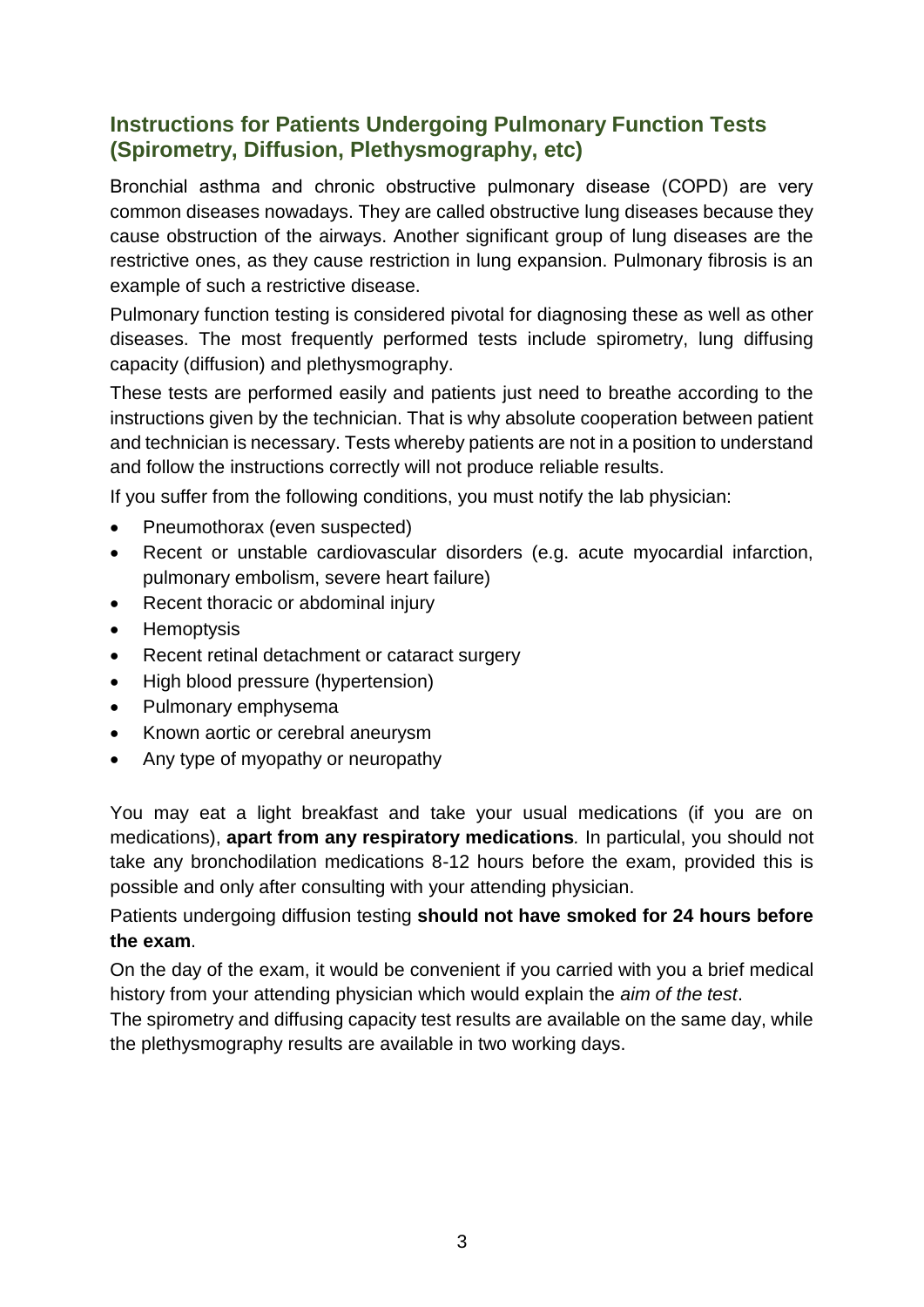# **Instructions for Patients Undergoing a Sleep Study (1st and 2nd Part)**

The Sleep Apnea Hypopnea Syndrome (SAHS) is a common pathological condition, as well as a significant social and medical problem because it not only greatly affects the lives of people suffering from it, but also the lives of people around them. For example, just imagine the devastating consequences if a bus driver suffering from SAHS falls asleep on the wheel while driving on a highway!

*Apnea* during sleep means that at certain periods which last for a specific timeframe, the airflow drops down to zero.

*Hypopnea* during sleep means that at certain periods, the airflow drops significantly, but not down to zero.

*SAHS is usually accompanied by snoring and bad sleep.*

In most cases, the area that is fully or partly obstructed, leading to complete (*apnea*) or partial (*hypopnea*) interruption of the airflow is located at the level of the pharynx, behind the soft palate, at the base of the tongue. In this case, it is called *Obstructive*  **Sleep Apnea Hypopnea Syndrome (OSAHS)**, it is the most frequently encountered syndrome and it usually affects middle-aged men. The most significant risk factor for developing the syndrome is obesity.

A *Sleep-Related Breathing Disorder Lab* operates within the Athens Euroclinic, headed by a pulmonologist with long experience in this field. Patients potentially suffering from the syndrome may undergo a polysomnography (sleep study) at the Lab.

The sleep study is usually performed over two nights. A diagnostic study is performed on the first night, which will show whether you are suffering from sleep apnea. If this is the case, a second study will be performed to titrate the continuous positive airway pressure (CPAP) device, i.e. to regulate the pressures so as to alleviate the apnea. On the second night, you will sleep wearing a mask (it is not very large and it is well tolerated). Air passes through the mask at a certain pressure, which helps with the apnea.

You must undergo a physical exam before participating in the first part of the sleep study (not necessary for the second part). To do this, you must first book an appointment at the Pulmonology Department by calling on +30 210 6416345.

If you have Medi System insurance, you must first obtain approval from the Medi System physician before undergoing the specific test. If you have another insurer, they must contact the Pulmonology Department beforehand. If you do not have private health insurance, just book an appointment at the Pulmonary Department reception.

On the day of the test, you must arrive at the Athens Euroclinic at around 10:00 pm and tell the Reception that you are scheduled for a sleep study.

Once you have settled into the sleep study room, you will be asked to fill out three forms, while you will fill out a fourth one in the morning. The sleep study technician will help you fill out the forms and collect them. At night, the technician will place some electrodes on your head, chest and legs, as well as two belts (one on the chest and one of the abdomen). This is how the signals are received and the sleep parameters are recorded.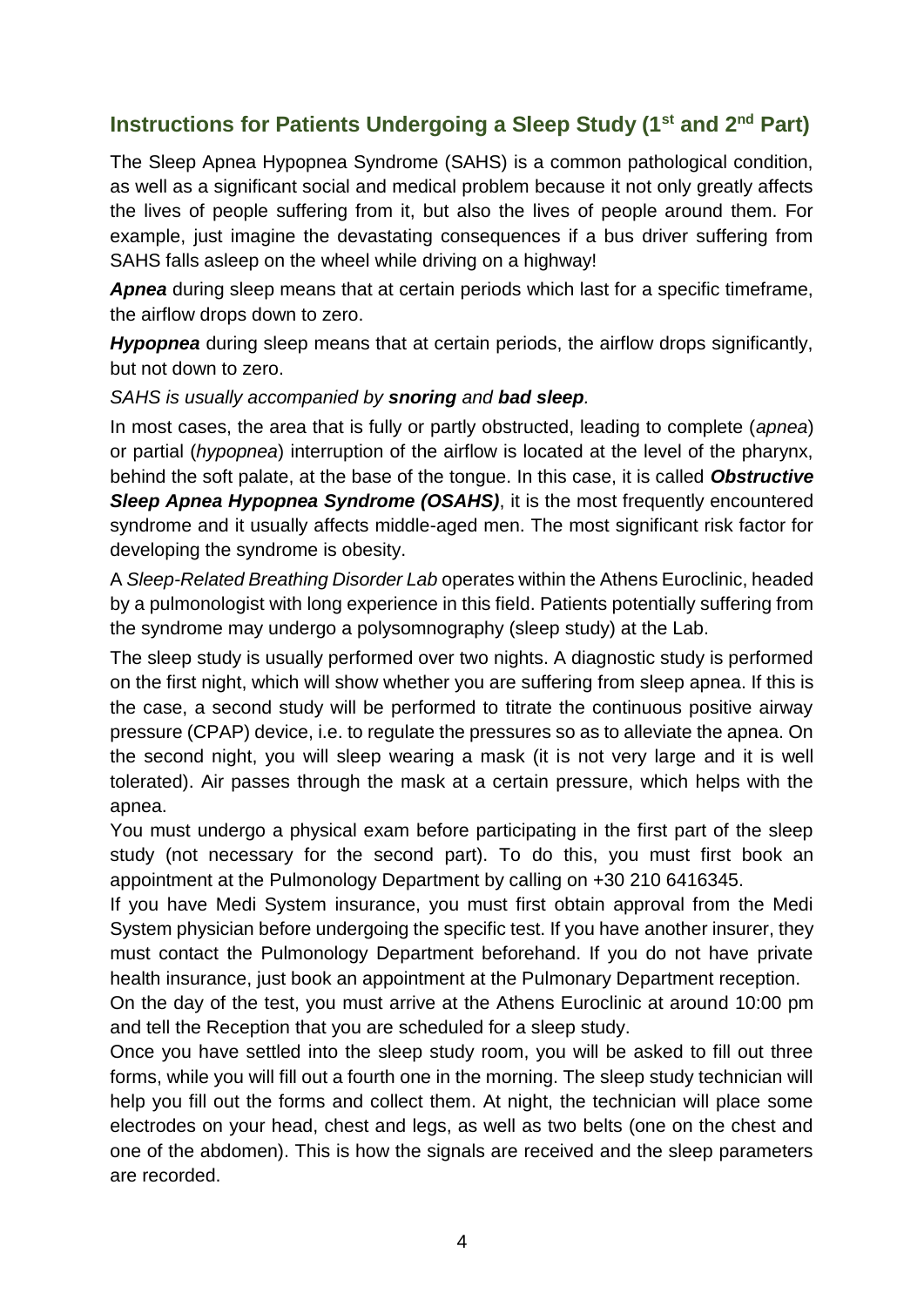### **You must:**

- Not sleep at noon, if you usually do
- Not drink any coffee or tea from the afternoon onwards
- Eat a light dinner, without any alcohol
- *Take your medications as usual*, provided you are on medications
- Bring your pajamas and a book if you want
- Be clean-shaven (applies for men)
- Remove any nail polish (applies for women)

Note that it is a straightforward exam and instead of sleeping at home, you will sleep at a hospital.

At 5:00 am on the following morning, the technician will remove the electrodes and you may leave if you are in a hurry. Otherwise, you may continue to sleep and speak with the pulmonologist once you have woken up to get an update on the initial evaluation of the study.

After three working days, the Pulmonology Department receptionist will call you so that you may visit the Hospital and discuss the test results with the physician.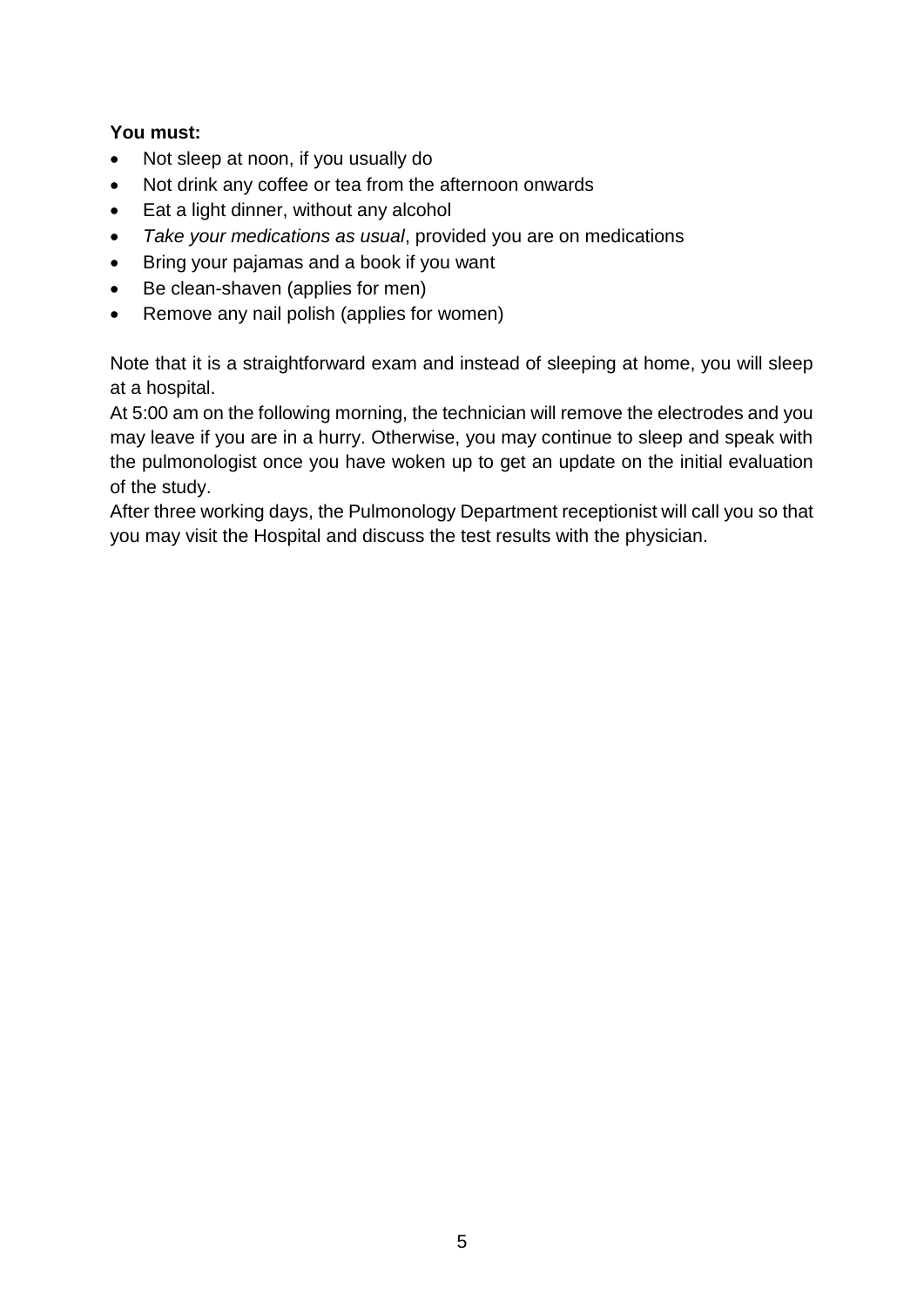# **Instructions for Patients Undergoing a Cardiopulmonary Exercise Test (Ergospirometry)**

This test is considered the most comprehensive method to examine the cardiovascular and respiratory system. It is indicated for *exploring breathing difficulty that cannot be explained through other medical exams*.

At the Athens Euroclinic Lab, the test is performed on a treadmill with both a Pulmonologist and a Cardiologist present. Patients are evaluated by the Lab physicians and if deemed fit for exercising, they undergo ergospirometry, based on individualized exercise protocols.

### **What you should bring with you on the day of the exam:**

- A short medical history from your attending physician, which stipulates *the aim of the exam*
- ECG
- Blood work (blood test, blood glucose, urea, creatinine, K, Na)
- Heart Doppler ultrasound
- Chest X-ray or CT
- Spirometry-Flow/volume curve before or after bronchodilation, diffusion and arterial blood gases, if you suffer from pulmonary disease
- All your medications
- Previous cardiopulmonary exercise test or simple stress test results, provided you have undergone these tests before

### **What you must and must** *not* **do on the day of the exam:**

- *Take all your medications as per normal,* unless you have been instructed otherwise by your attending physician or the Lab physician, who may have advised possible interruption of certain medications.
- Eat a light breakfast *without tea or coffee*.
- Be well rested and bring with you *exercise clothing and shoes*.
- Do not smoke beforehand

After the Ergospirometry, you will rest at the Lab for about 15-20 minutes. You may drink water or eat a light meal.

The Ergospirometry test results will be available in two to three working days.